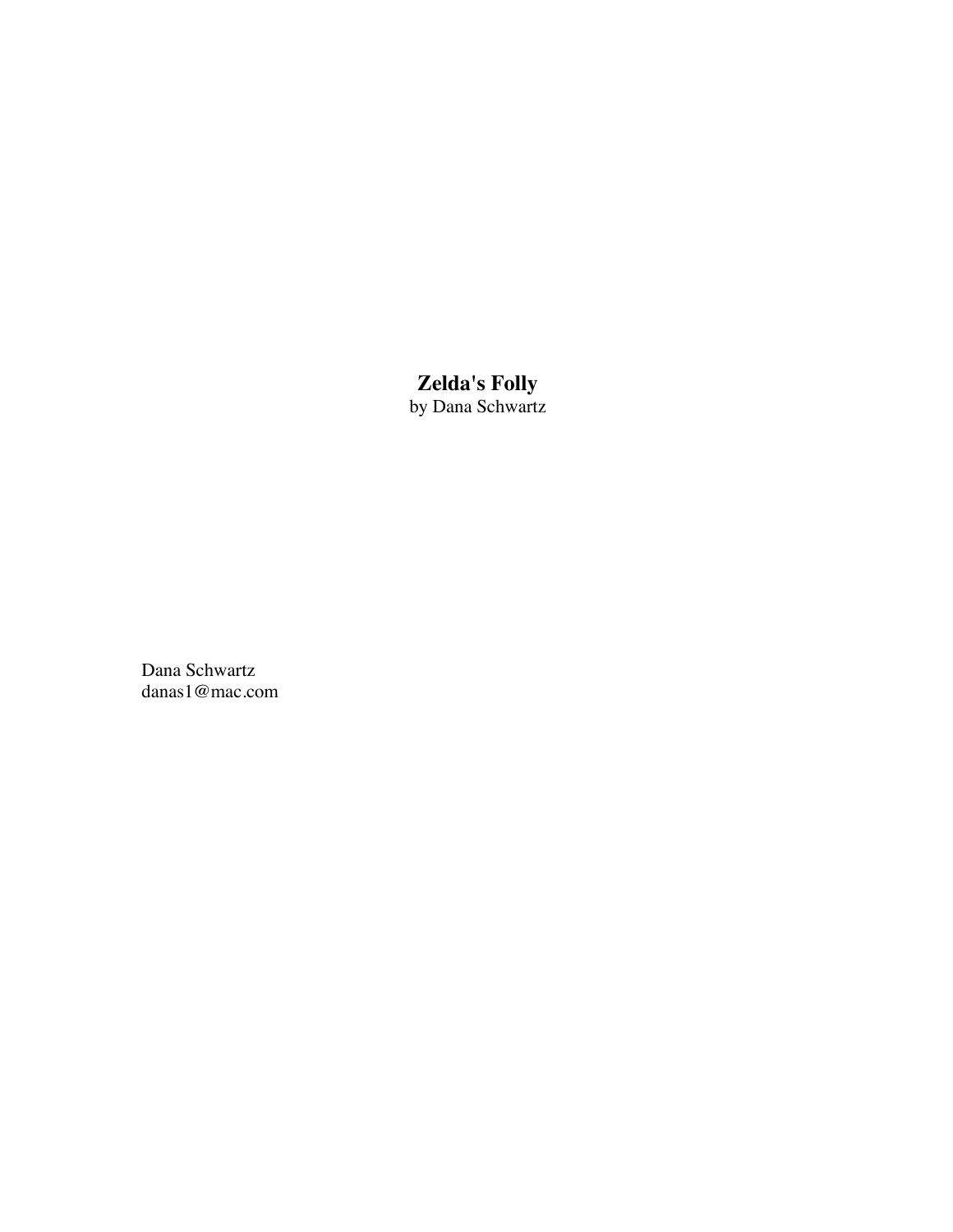# **Zelda's Folly - by Dana Schwartz**

|                                | In the dark, a single small Light gets<br>brighter. It zooms around the stage,<br>making patterns, almost dancing. We hear a<br>door rattle and the Light swells, as if it's<br>excited. The door rattles again, the Light<br>swoops to the door. We hear a click, as<br>though the door has been unlocked. The<br>Light quickly lands somewhere, and fades. |  |
|--------------------------------|--------------------------------------------------------------------------------------------------------------------------------------------------------------------------------------------------------------------------------------------------------------------------------------------------------------------------------------------------------------|--|
|                                | Lights up on an empty Magic Shop. The<br>store is stocked with magic tricks and<br>novelties, lots of color and exciting labels,<br>but they are all faded and dusty. It's been a<br>while since this place was open for business.<br>We hear pounding off stage. Then the<br>sound of glass breaking. MONA is heard<br>off stage.                           |  |
|                                | MONA (off stage)<br>a loud whisper                                                                                                                                                                                                                                                                                                                           |  |
| Lisa? Lisa!                    |                                                                                                                                                                                                                                                                                                                                                              |  |
|                                | The front door opens and LISA enters.<br>Easily. MONA enters from off stage.                                                                                                                                                                                                                                                                                 |  |
| Mona? Honey the door was -     | <b>LISA</b>                                                                                                                                                                                                                                                                                                                                                  |  |
| What the -                     | <b>MONA</b>                                                                                                                                                                                                                                                                                                                                                  |  |
| Honey the front door was open. | <b>LISA</b>                                                                                                                                                                                                                                                                                                                                                  |  |
| I broke in the back!           | <b>MONA</b>                                                                                                                                                                                                                                                                                                                                                  |  |
| That sounds fun too.           | <b>LISA</b>                                                                                                                                                                                                                                                                                                                                                  |  |
| Smashy smashy.                 | <b>MONA</b>                                                                                                                                                                                                                                                                                                                                                  |  |
|                                |                                                                                                                                                                                                                                                                                                                                                              |  |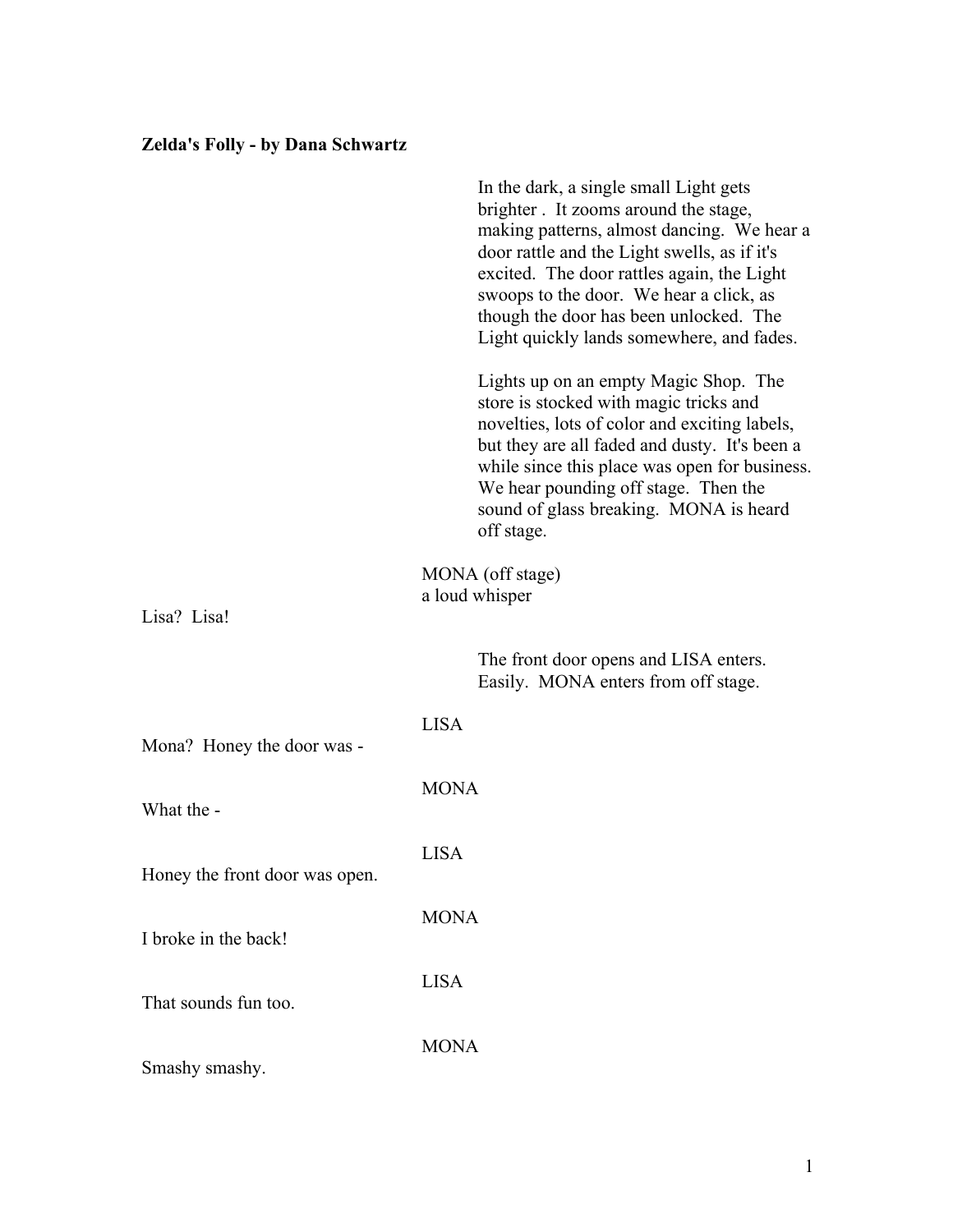| Feel better?                                     | <b>LISA</b>                        |
|--------------------------------------------------|------------------------------------|
| A little.                                        | <b>MONA</b>                        |
| Good.                                            | <b>LISA</b>                        |
|                                                  | LISA and MONA take in the store    |
| Wow.                                             | <b>MONA</b>                        |
| This is amazing.                                 | <b>LISA</b>                        |
| Look at all this crap.                           | <b>MONA</b>                        |
| It's like a museum. Aw, remember museums?        | <b>LISA</b>                        |
| I hate museums.                                  | <b>MONA</b>                        |
| Of course you do.                                | <b>LISA</b>                        |
| Stupid art.                                      | <b>MONA</b>                        |
| Mmm hmm.                                         | <b>LISA</b>                        |
| I also hate music and theater and -              | <b>MONA</b>                        |
| Let's look around, see if there's anything here. | <b>LISA</b>                        |
|                                                  | MONA and LISA start to poke around |

the store a bit. MONA goes behind the counter and opens the register. She starts to pull out fists full of cash.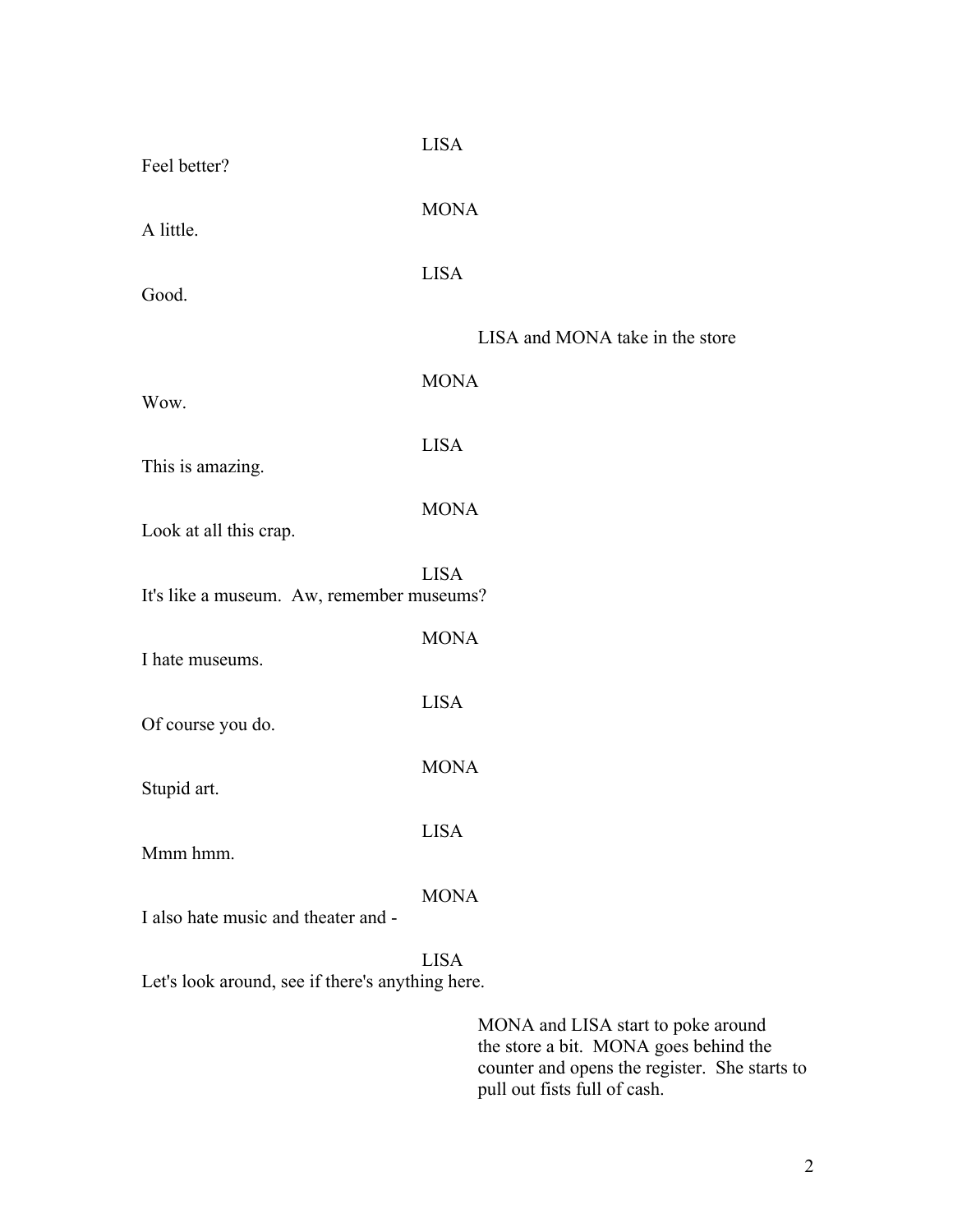| Ooh I'm rich!                                 | <b>MONA</b>                                                                                                                                                                                                                              |
|-----------------------------------------------|------------------------------------------------------------------------------------------------------------------------------------------------------------------------------------------------------------------------------------------|
|                                               | LISA is busy looking at a shelf.                                                                                                                                                                                                         |
| Mmm hmm.                                      | <b>LISA</b>                                                                                                                                                                                                                              |
| Lisa. Lisa look. Lisa look I'm rich. Lisa.    | <b>MONA</b>                                                                                                                                                                                                                              |
| No, no yes, I see, you're rich. That's great. | <b>LISA</b>                                                                                                                                                                                                                              |
| I'm gonna take it.                            | <b>MONA</b>                                                                                                                                                                                                                              |
| For what?                                     | <b>LISA</b>                                                                                                                                                                                                                              |
| So I can be rich!                             | <b>MONA</b>                                                                                                                                                                                                                              |
|                                               | <b>LISA</b><br>If it's not toilet paper, hand sanitizer, food or alcohol, you aren't really rich.                                                                                                                                        |
|                                               | MONA starts stuffing the money into a store<br>bag she finds behind the counter. The bag<br>has the name of the store printed on it.<br>"Zelda's Folly". Unseen to either of them,<br>the Light flares up for a moment and fades<br>out. |
| I'll use it for toilet paper.                 | <b>MONA</b>                                                                                                                                                                                                                              |
| Gross Mona.                                   | <b>LISA</b>                                                                                                                                                                                                                              |
|                                               | <b>MONA</b><br>You'll be singing a different tune after you wipe with a twenty, I guarantee it.                                                                                                                                          |
| I'm sure you're right.                        | <b>LISA</b>                                                                                                                                                                                                                              |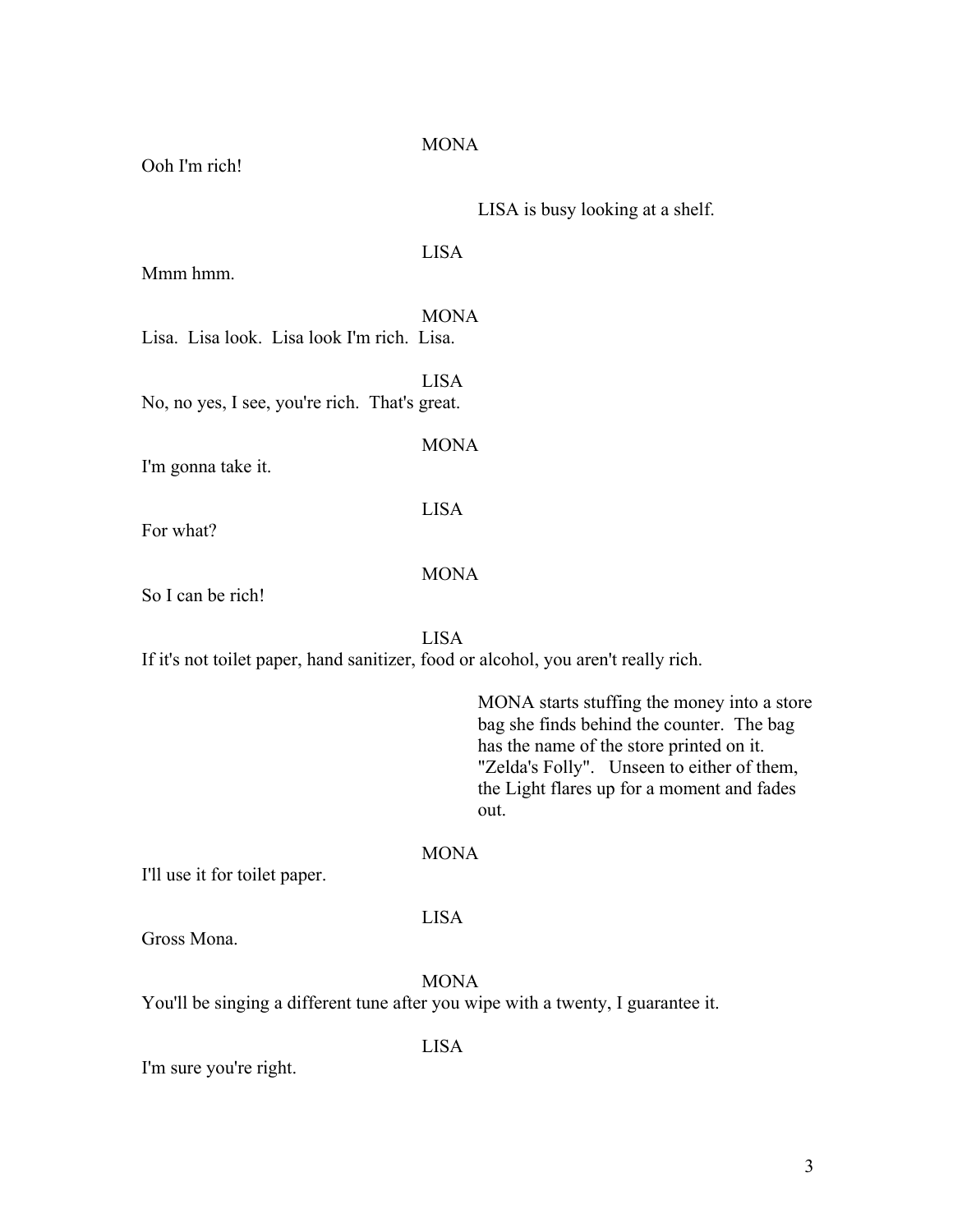| What did you find that's so great?                                        | <b>MONA</b>           |
|---------------------------------------------------------------------------|-----------------------|
| Just tricks. Toys.                                                        | <b>LISA</b>           |
|                                                                           | <b>MONA</b><br>snorts |
| Magic tricks.                                                             |                       |
| What's that?                                                              | <b>LISA</b>           |
| What?                                                                     | <b>MONA</b>           |
| That bag.                                                                 | <b>LISA</b>           |
| Oh nuh-uh. That's my money. Don't even think                              | <b>MONA</b>           |
| I don't want the money, let me see that bag!                              | <b>LISA</b>           |
| No!                                                                       | <b>MONA</b>           |
| Read the bag Mona!                                                        | <b>LISA</b>           |
| NO!                                                                       | <b>MONA</b>           |
| WHY ARE YOU YELLING?                                                      | <b>LISA</b>           |
| Huh?                                                                      | <b>MONA</b>           |
| Read. The. Bag.                                                           | <b>LISA</b>           |
| $\bigcap_{i=1}^{n}$ T $i+1$ $\bigcup_{i=1}^{n}$ $i+1$ $\bigcup_{i=1}^{n}$ | <b>MONA</b>           |

about -

Oh. I didn't realize that's what you said.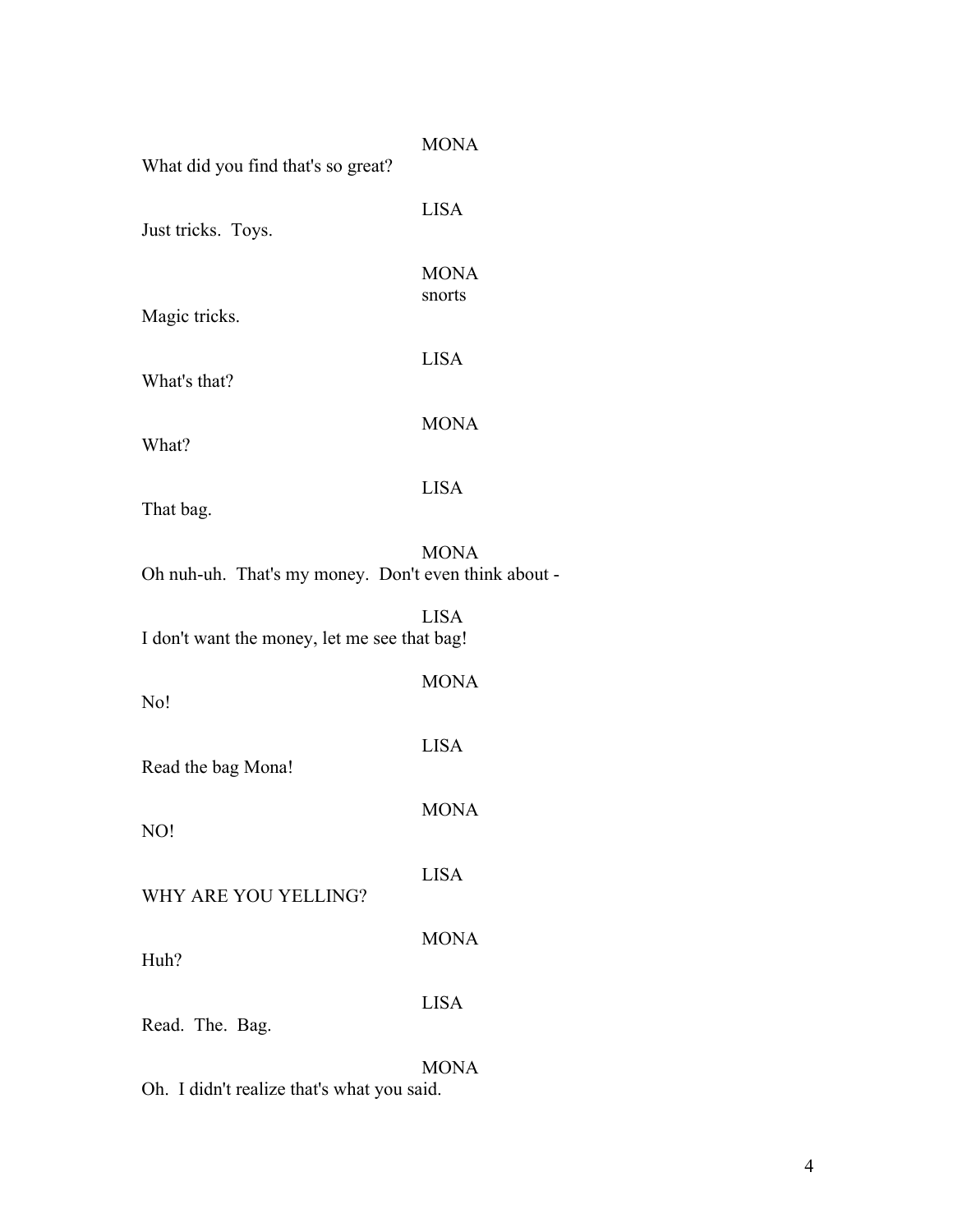LISA breathes very deeply.

LISA

Honey? Can you show the bag to me please?

MONA suspiciously holds the bag far away from LISA.

Does that say -

## MONA

Zelda's Fairy.

LISA Does it maybe say, "Zelda's FOLLY"?

> The Light brightens and goes out again, they don't see it.

| Ok.                             | <b>MONA</b> |
|---------------------------------|-------------|
| Oh my -                         | <b>LISA</b> |
| Jealous.                        | <b>MONA</b> |
| What?                           | <b>LISA</b> |
| You're jealous of my money bag. | <b>MONA</b> |
|                                 | <b>LISA</b> |
| Mona, do you know where we are? | <b>MONA</b> |
| Magic store.                    | <b>LISA</b> |
| Think.                          |             |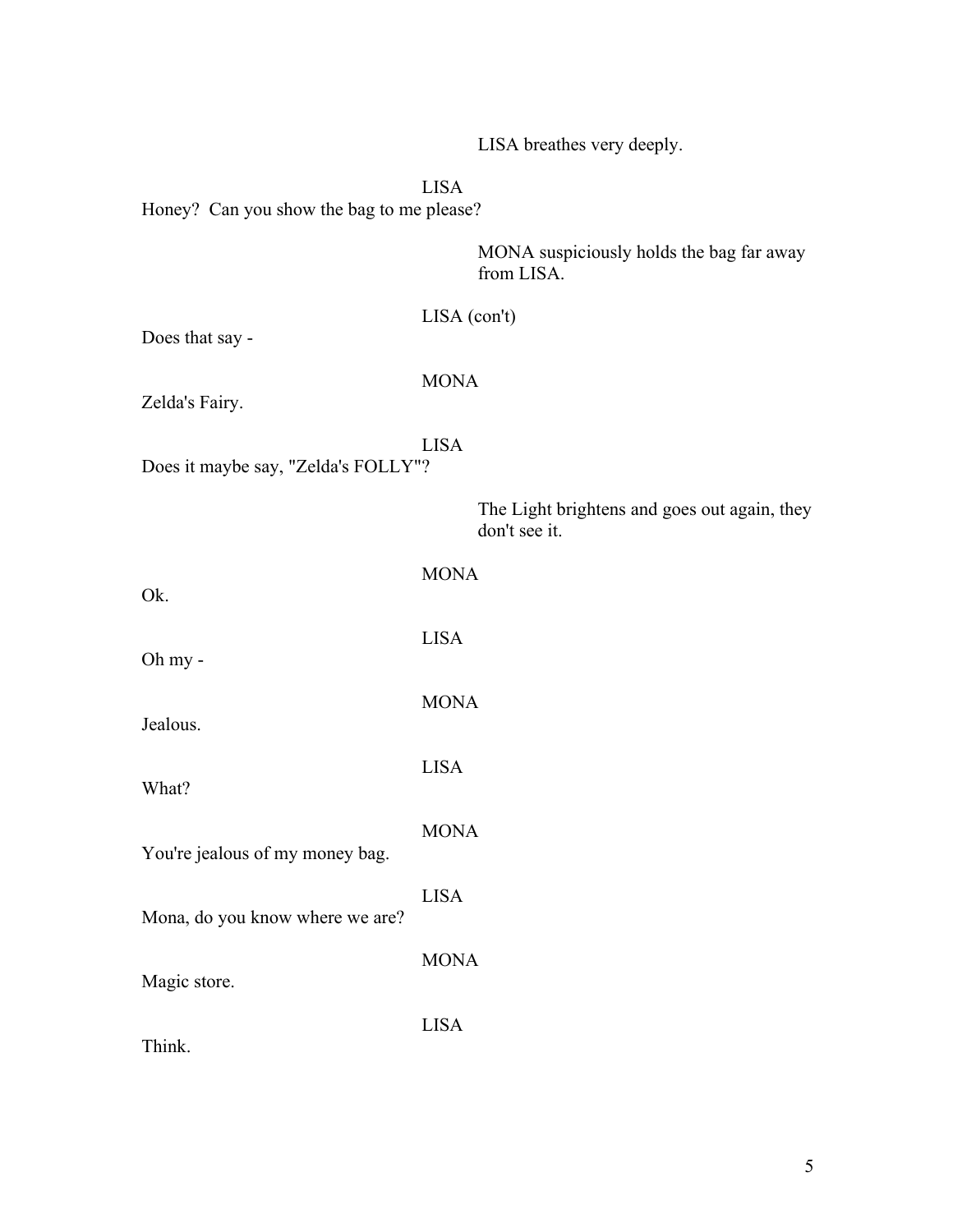|                                     | <b>MONA</b>              |
|-------------------------------------|--------------------------|
| Anything?                           | <b>LISA</b>              |
|                                     | <b>MONA</b>              |
| Zelda's Folly? Does that ring any - | <b>LISA</b>              |
| Oh no way!                          | <b>MONA</b>              |
| There it is.                        | <b>LISA</b>              |
|                                     | <b>MONA</b>              |
| This is that place??<br>I think so. | <b>LISA</b>              |
|                                     | <b>MONA</b>              |
| Zelda's Fairy is a real -           | <b>LISA</b>              |
| Folly.                              | <b>MONA</b>              |
| Huh?                                | <b>LISA</b>              |
| Zelda's Folly. Not Fairy.           | <b>MONA</b>              |
| What the fuck is a folly?           |                          |
| It's not important.                 | <b>LISA</b>              |
|                                     | They look around in awe. |

The room just got very special.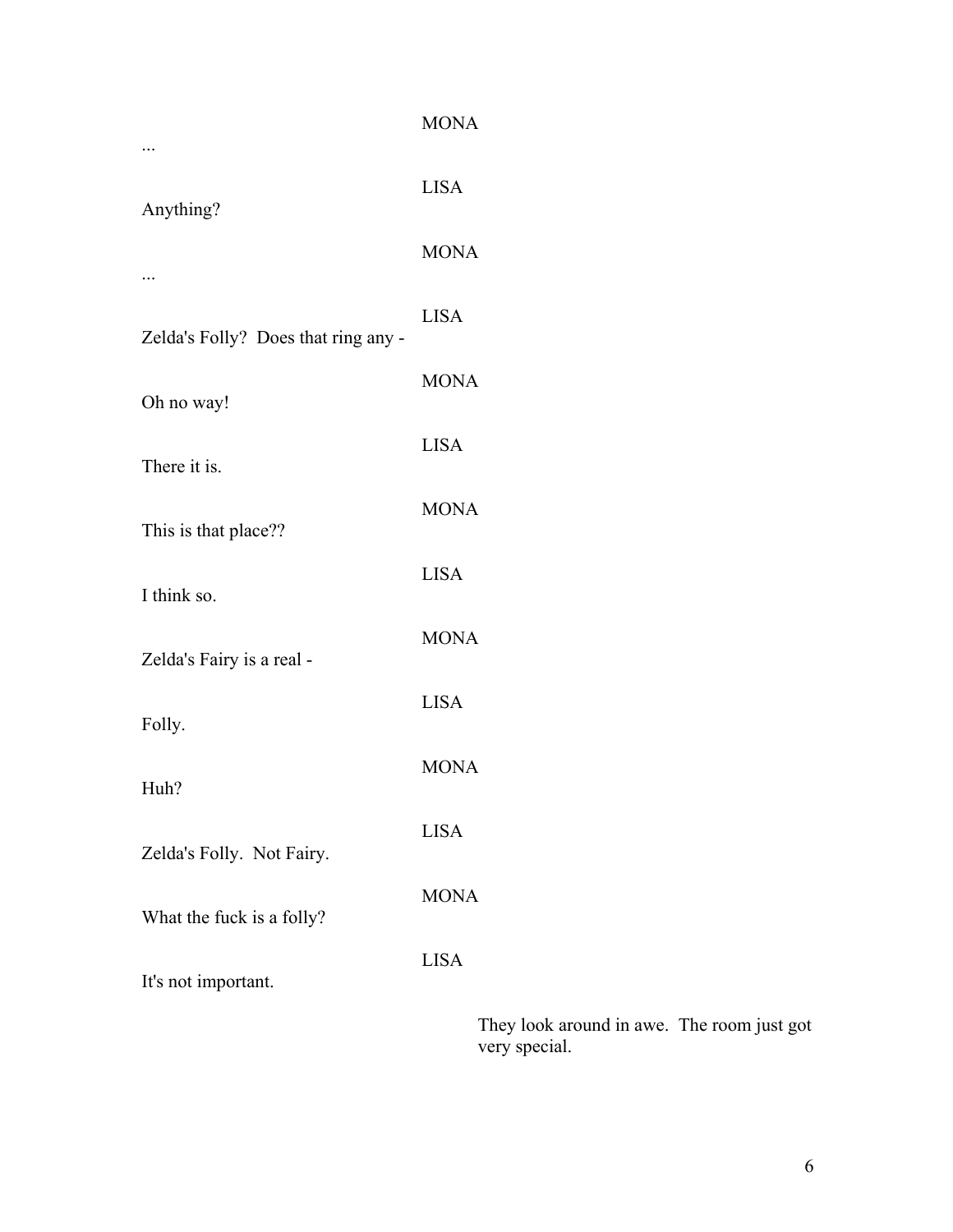| 10at? |  |  |
|-------|--|--|
|       |  |  |
|       |  |  |

LISA MONA Every store, every house. People have been everywhere, taken everything. Why not here? LISA That's so strange. MONA And the front door was just... open? LISA At first, it - well - and then suddenly it - was. The Light flares up and down again. They don't see. MONA Weird. LISA Very. MONA I pictured it different.

LISA

LISA

Me too.

Castle?

**MONA** Like  $a$ , I don't know - like  $a$  - what's that thing? With the m

I'm sure it's not here anymore.

Do you think it's still...

MONA

LISA

MONA

Why hasn't this place been looted?

Huh.

7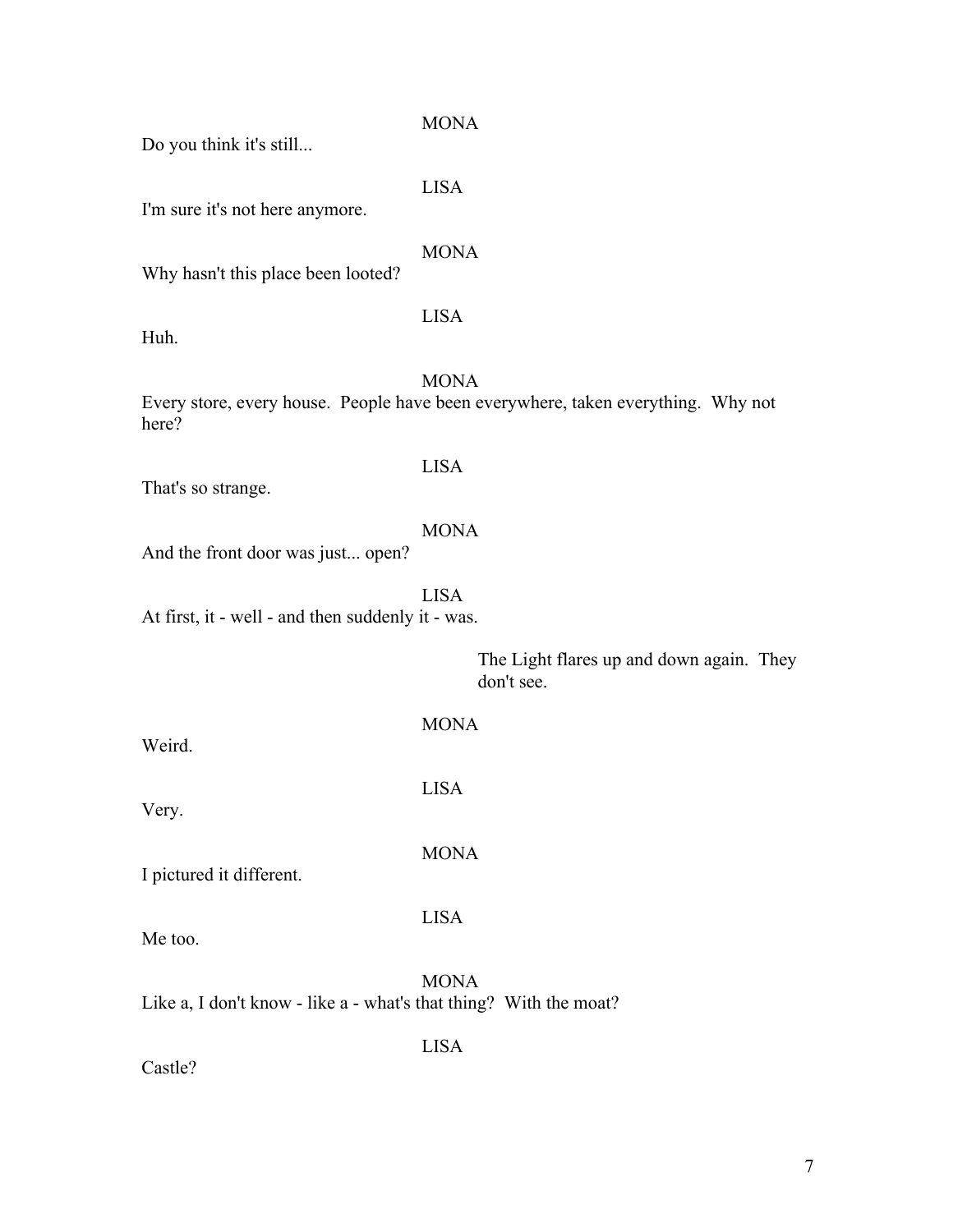| Yeah! Like it came from a castle. Zelda's Fairy.       | <b>MONA</b> |
|--------------------------------------------------------|-------------|
| Folly.                                                 | <b>LISA</b> |
| Yeah.                                                  | <b>MONA</b> |
| I pictured it like a laboratory.                       | <b>LISA</b> |
|                                                        | <b>MONA</b> |
| That's dumb.                                           | <b>LISA</b> |
| Thanks.                                                | <b>MONA</b> |
| Who would name a Laboratory?                           |             |
| Anyway.                                                | <b>LISA</b> |
| Yeah.                                                  | <b>MONA</b> |
| This make sense though. Hiding in plain sight and all. | <b>LISA</b> |
| Magic in a Magic Store. Cute.                          | <b>MONA</b> |
| Sort of.                                               | <b>LISA</b> |
| You know what I bet?                                   | <b>MONA</b> |
|                                                        | <b>LISA</b> |
| What's that.                                           | <b>MONA</b> |
| I bet she was waiting for us.                          |             |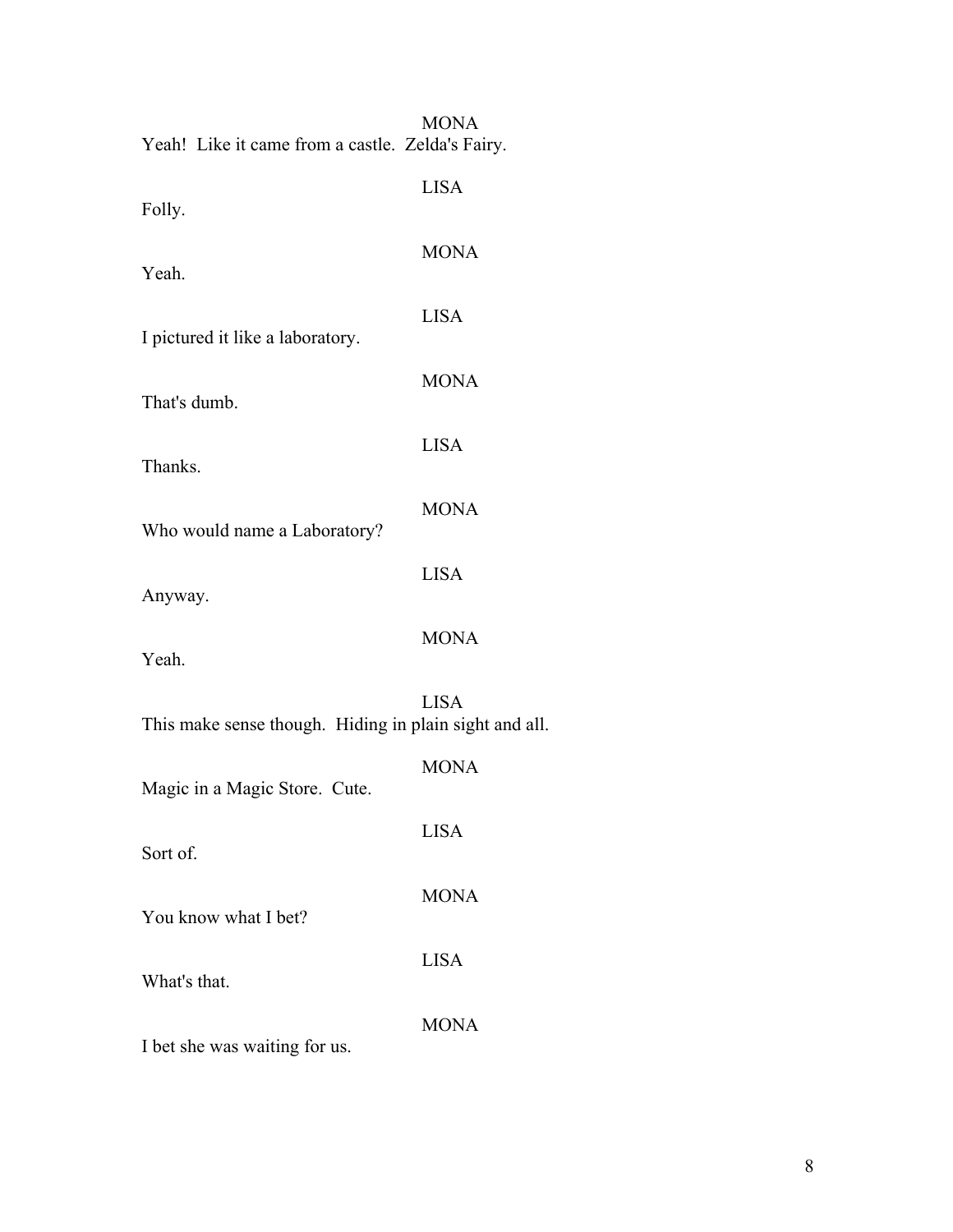| The store. I bet she's been waiting for us this whole time.     | <b>MONA</b> |
|-----------------------------------------------------------------|-------------|
| Oh.                                                             | <b>LISA</b> |
| I mean, it's kind of perfect right? The two of us. Finding her. | <b>MONA</b> |
| Finding her open.                                               | <b>LISA</b> |
| Especially after                                                | <b>MONA</b> |
| Yeah.                                                           | <b>LISA</b> |
| So crazy.                                                       | <b>MONA</b> |
| People were scared.                                             | <b>LISA</b> |
| Well. Magic is scary.                                           | <b>MONA</b> |
| It didn't scare us.                                             | <b>LISA</b> |
|                                                                 | <b>MONA</b> |
| No.<br>Think how beautiful it could have been.                  | <b>LISA</b> |
|                                                                 | <b>MONA</b> |
| No one understood.                                              | <b>LISA</b> |
| Remember? The way it moved.                                     |             |

She?

# LISA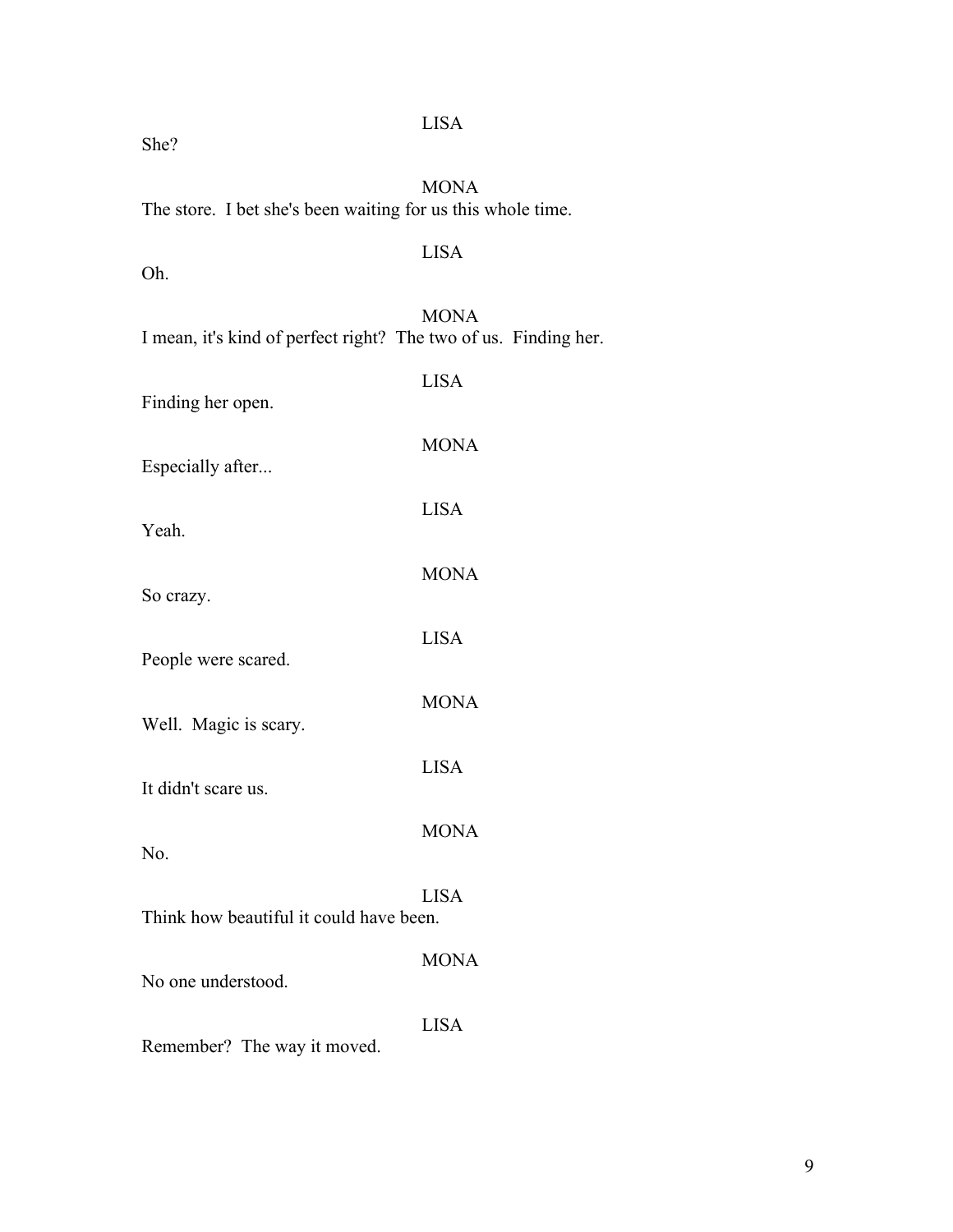She moved. LISA It was incredible. And when it swept me up - MONA It was like a dance. Remember? Your body just... went. And you - LISA Understood... everything. MONA Finally. LISA But people panicked. MONA Not us. LISA Because we didn't mind. Getting swept up. Understanding. People who's entire self worth was built around telling other people how to be? They hated it. The magic. They tried to - Through this, the Light slowly brightens. MONA Don't. Not here. LISA She knows. What they did. **MONA** It was a long time ago. LISA Not so long. MONA It feels long. Finally LISA sees the Light. LISA

**MONA** 

What is that?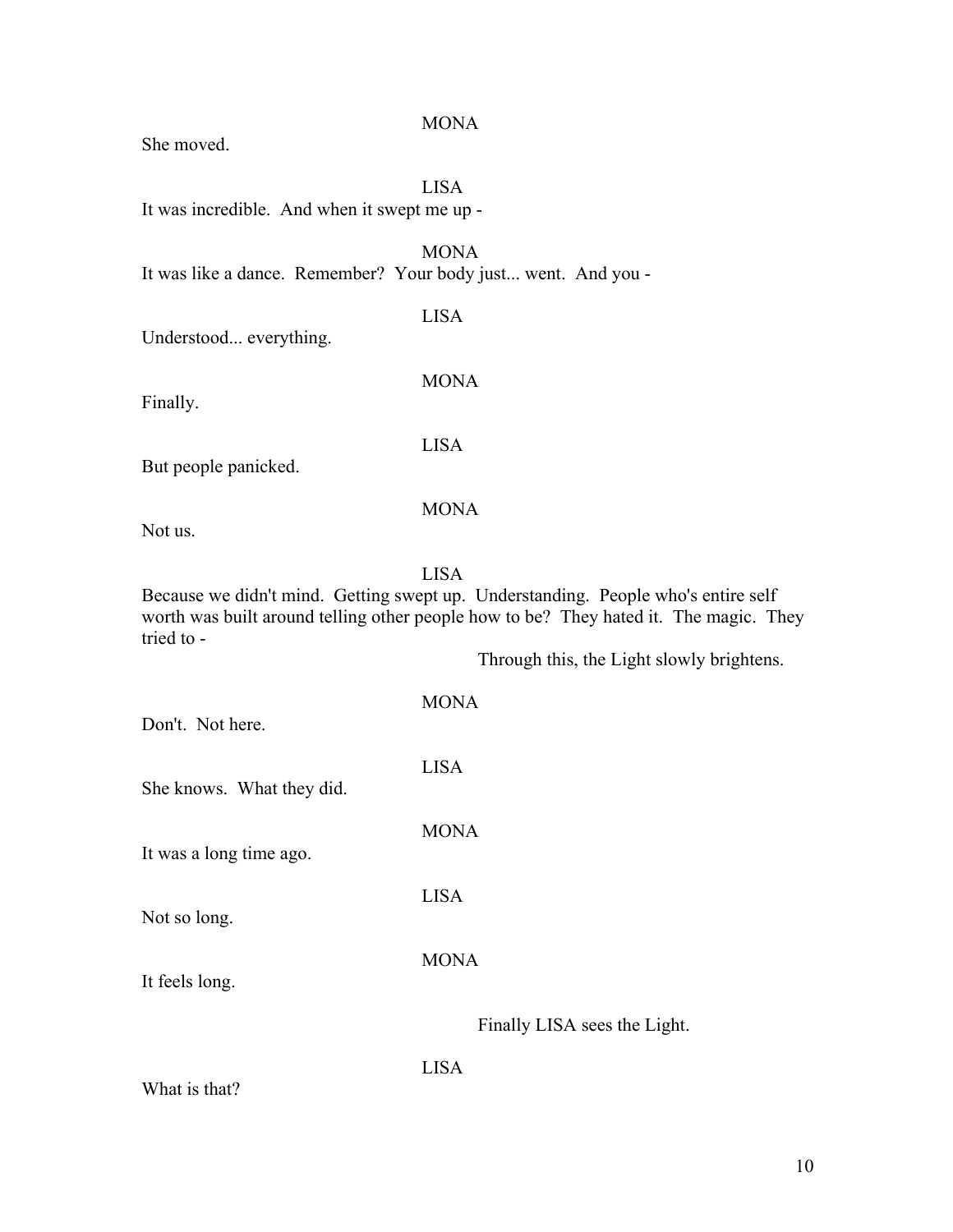11

### **MONA**

Oh that's so pretty!

They go to the Light, MONA gently takes it in her hand. It's inside a water squirting Clown Lapel Flower.

## LISA

Don't squirt that thing on me.

MONA Aw. A light-up Flower. That's a dumb trick.

LISA God I'm so stupid, for a second I thought -

### MONA

No me too!

LISA

Can you imagine? All this time, and the magic is in some stupid trick flower?

MONA Like WE would be the ones who deserved to find her again.

#### pause

I mean. We could be though.

#### MONA

LISA

Yeah?

LISA

We believed in her. We spoke up. We weren't afraid, like so many people were afraid.

#### MONA

And look where it got us.

LISA Well. Yeah. Look where it got us. We're okay. We're together. We're doing all right. Right?

**MONA** 

I have a big bag of money.